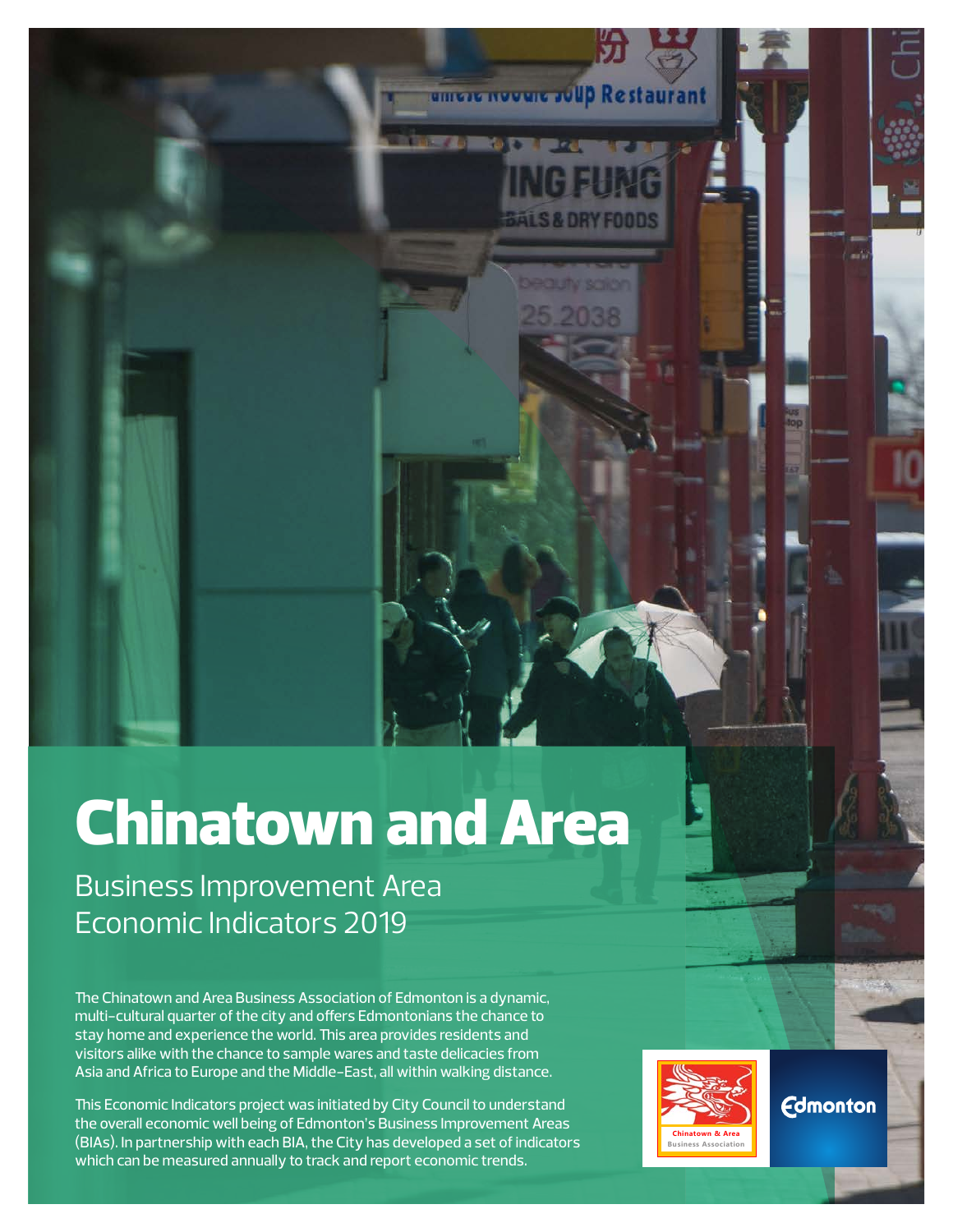#### **individual businesses are thriving**

#### businesses report they are stable, growing or in decline



Increase in respondents who reported growing success\*

## **patrons report the bia is aesthetically pleasing**



Increase in respondents who agree\*

## **number of businesses within a bia is stable or growing**

number of licenced businesses, year-over-year

+23 2017 **New Licences**

ज ज ज **Total Licenced Businesses: 179**





**Total Licenced Businesses: 200 Change from 2017: 21**



<del>oi oi oi oi oi</del> **Total Licenced Businesses: 208**

**Change from 2018: 8**

Decrease in New Licences\*

Increase in Total Licences<sup>\*</sup>  $\boxed{11}$  = 3 New Business Licences

## **businesses report they are satisfied with the mix of existing businesses in the area**



Decrease in respondents who indicated satisfaction\*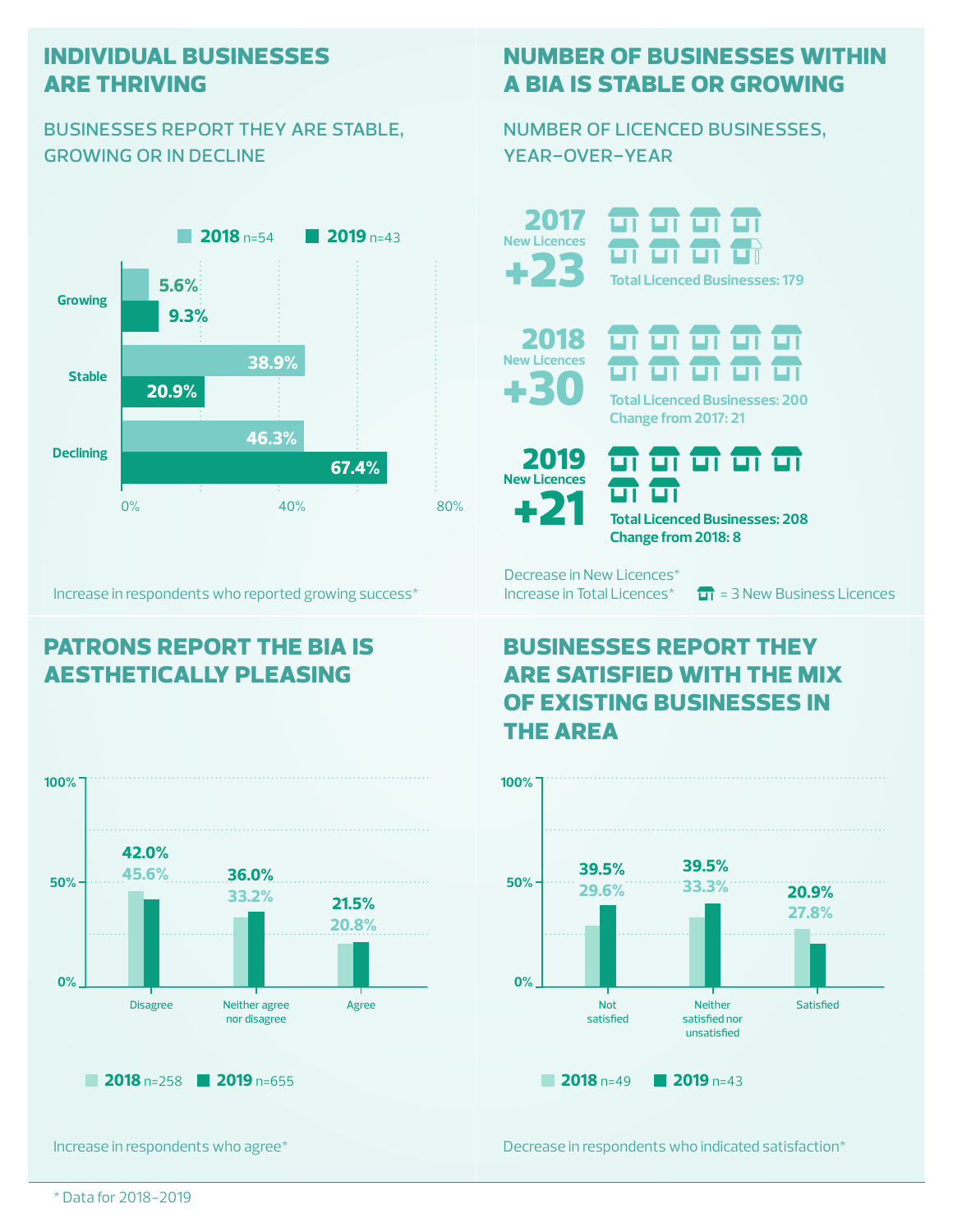

# **bia property is desirable**

average commercial assessment value, by asset type



#### **patrons report the area is a destination location**